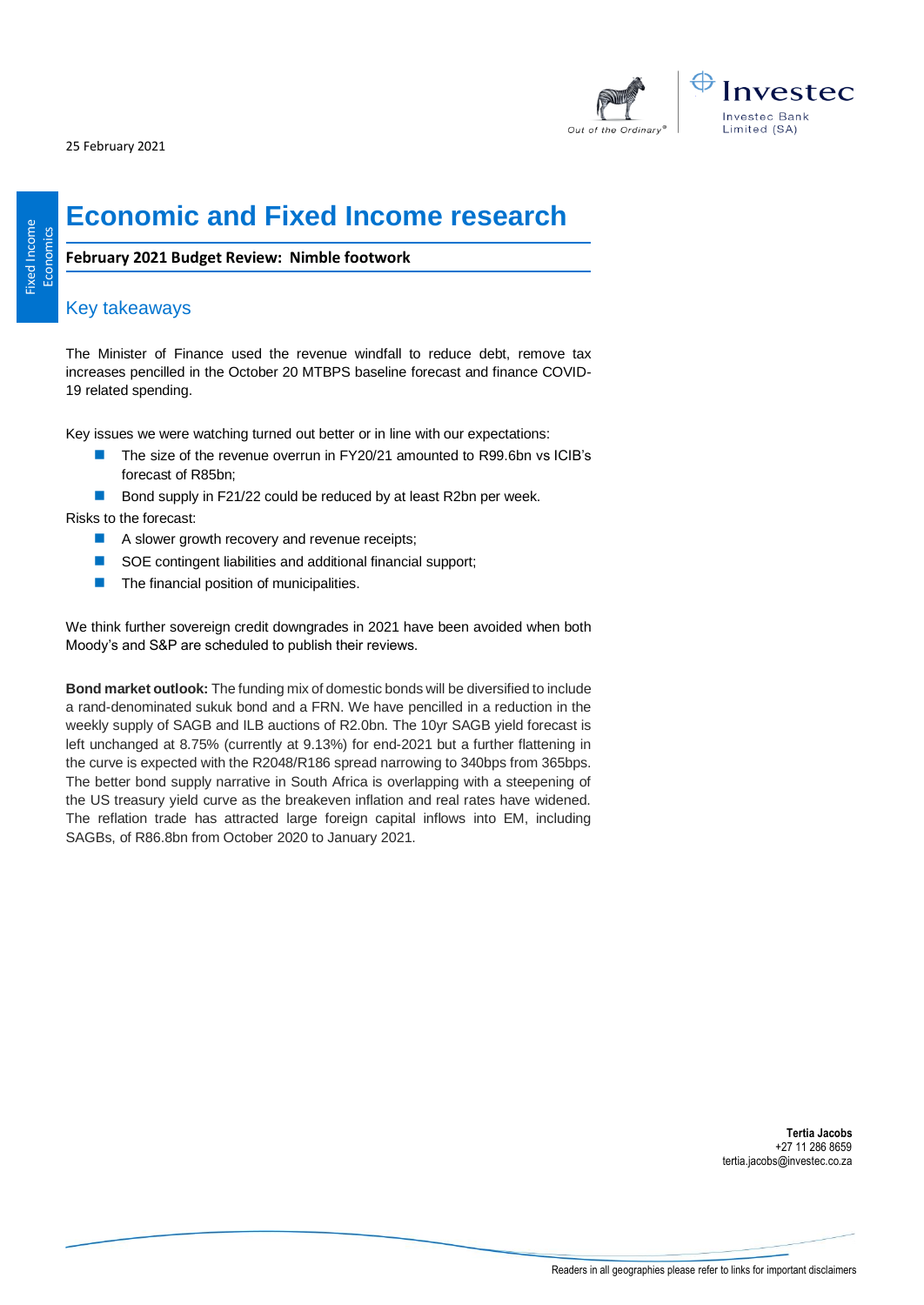# $\bigoplus$  Investec

#### **Figure 1: Rating the budget**

| <b>Checklist</b>                | Better/worse/stable |
|---------------------------------|---------------------|
| Debt sustainability             | <b>Better</b>       |
| Expenditure control             | Yes                 |
| Composition of spending         | Unchanged           |
| Efficiency of expenditure       |                     |
| Revenue receipts                | <b>Better</b>       |
| Tax policy                      | <b>Better</b>       |
| Bond supply                     | Lower               |
| Operation Vulindlela            | Progress            |
| SOEs                            | <b>Risk</b>         |
| <b>Municipalities</b>           | <b>Risk</b>         |
| Sovereign credit rating outlook | Stable              |

Source: ICIB

# Main points

### Debt stabilisation

The key focus of the February 2021 Budget Review has been on how far South Africa is on the road to debt stabilisation to avoid a debt trap. In the October 2020 MTBPS, fiscal consolidation was stretched out over five years with a strong reliance on spending cuts (mainly a freeze in the public sector wage bill) which curtailed the increase in non-interest spending. Fiscal consolidation is now expected to materialise at a faster pace, as the overrun in revenue receipts of R99.6bn is directed to (1) lowering bond supply by running down cash balances, and (2) to finance additional spending in F21/22. The main budget deficit has been reduced by R278bn over the MTEF period compared to the October 2020 MTBPS forecast (F20/21 at 12.3% of GDP vs MTBPS at 14.6%; F21/22 at 9.0% vs 10.1% and F23/24 at 6.5% vs 7.3%).

Progress is made in reducing the primary balance deficit from 7.5% of GDP (MTBPS: 9.8%) in the current fiscal year to 0.8% of GDP (MTBPS 1.4%) by F23/24 and a surplus in F24/25. This is helping to stabilise the growth rate in debt servicing costs, although it remains elevated, averaging 13.3%y-o-y (previously 14.9%) over the MTEF period and constituting 23.7% of revenues. Debt consolidation is now expected to materialise at a faster pace than announced in the MTBPS. The gross debt to GDP ratio could peak at 88.9% by F25/26 (MTBPS 95.3%).

The macro economic assumptions factored into the fiscal forecasts are reasonable. Real GDP growth in 2021 is expected at 3.3% (ICIB at 3.5%) and CPI inflation at 3.9% (ICIB at 4.4%). The nominal GDP growth forecast for F20/21 is revised up from -5.6% to -4.4% and marginally lower in F21/22 from 9.6% to 8.8%, reflective of the increase in the terms of trade. However, we deem the tax buoyancy assumption for revenue receipts in F21/22 at 1.4 times at the high end and the risk to gross tax receipts (forecast to increase by 12.6%y-o-y), is to the downside. The forecast emphasises the importance of growth reforms to kick in in conjunction with an increase in business and consumer confidence.

Non-interest spending accelerates by R34.6bn in F21/22, which is ahead ICIB's forecast of R25bn. However, this is not unexpected considering the COVID-19 vaccine programme, which has received R15.0bn and a potential top up in the contingency reserve account from R5bn to R12bn. The public employment creation programme has been allocated R11bn and is an extension of the R12bn allocated in the current fiscal year. The growth rate in the public sector wage bill, however, remains unresolved as wage negotiations for the MTEF period has kicked off. The forecast for the compensation bill over the MTEF period has been raised to an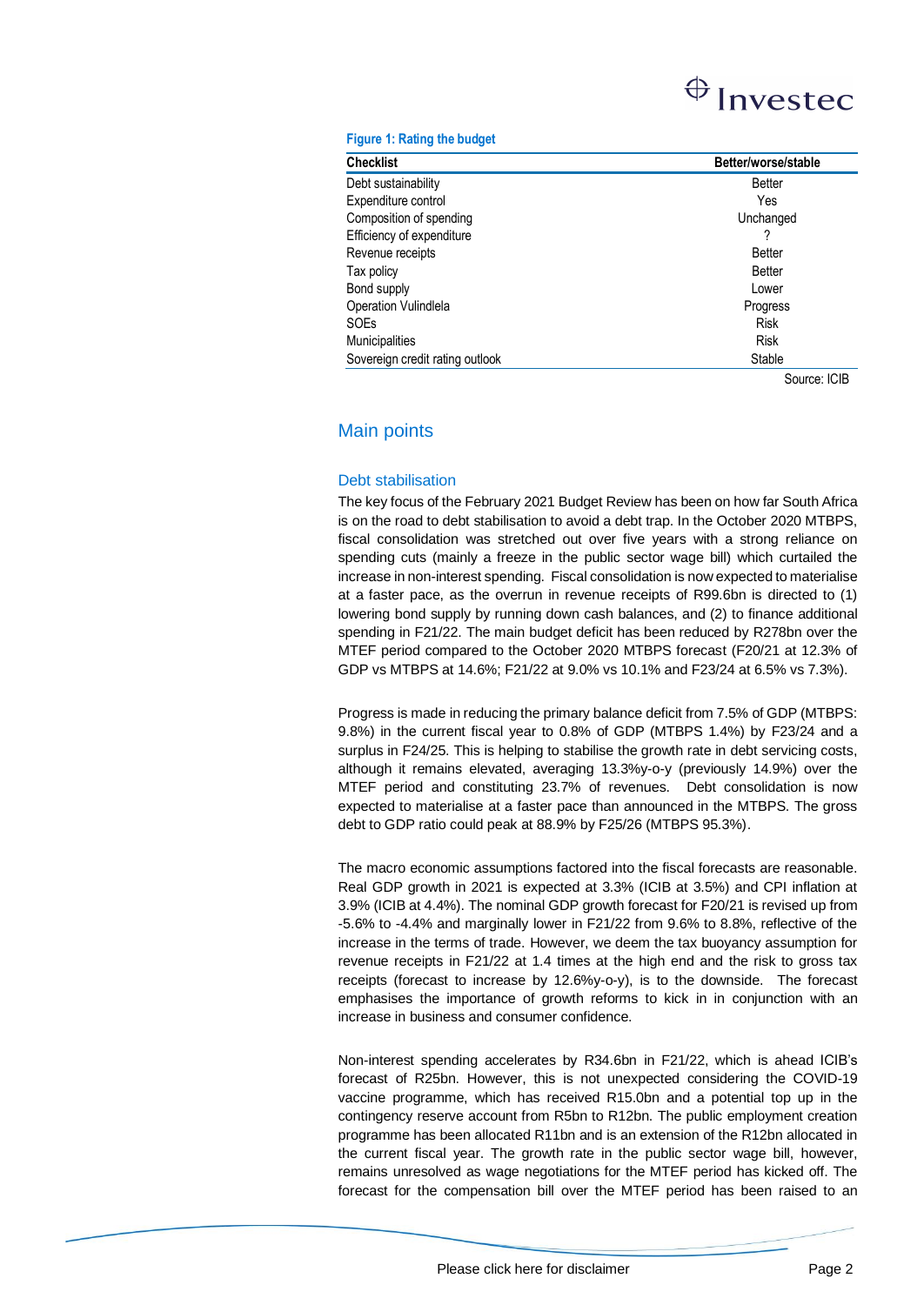# Investec

average rate of 1.2% from 0.8% in contrast to the MTBPS which pencilled in a wage freeze in F21/22, an increase of 2.1% has been assumed, before moderating by 0.9% and 0.5% in the outer years.

## Alleviating the tax burden on households and corporates

The decision not to hike taxes and remove an increase of R40bn factored in previously over the MTEF period to reduce the budget deficit, is supportive of consumers. Disposable income is raised by allowing for an above inflation adjustment in tax brackets (which raise incomes by R2.0bn whereas no adjustment could have raised tax revenues by R11.0bn). Alcoholic and cigarette duties are increased by 8% and the fuel levy by 26c/l.

The Budget Review mentioned that tax increases over the past six years have had a larger negative effect on growth than spending reductions, as the spending multiplier has declined. Additionally, the tax base has narrowed. However, progress is made in rebuilding SARS with the re-establishing of the Large Business Centre, and units focusing on litigation, compliance and integrity.

The corporate income tax rate is to be reduced from 28% to 27% in 2022 and the number of tax incentives, expenditure deductions and assessed loss offsets, are to be reduced.



**Figure 2: Improvement in gross debt/GDP trajectory on revenue overrun but growth needs to accelerate (% of GDP)**



**Figure 3: Fiscal consolidation: Revenue and expenditure (%)** 



**Figure 4: Debt servicing costs vs revenue receipts and annual growth rate remain very high (%)**

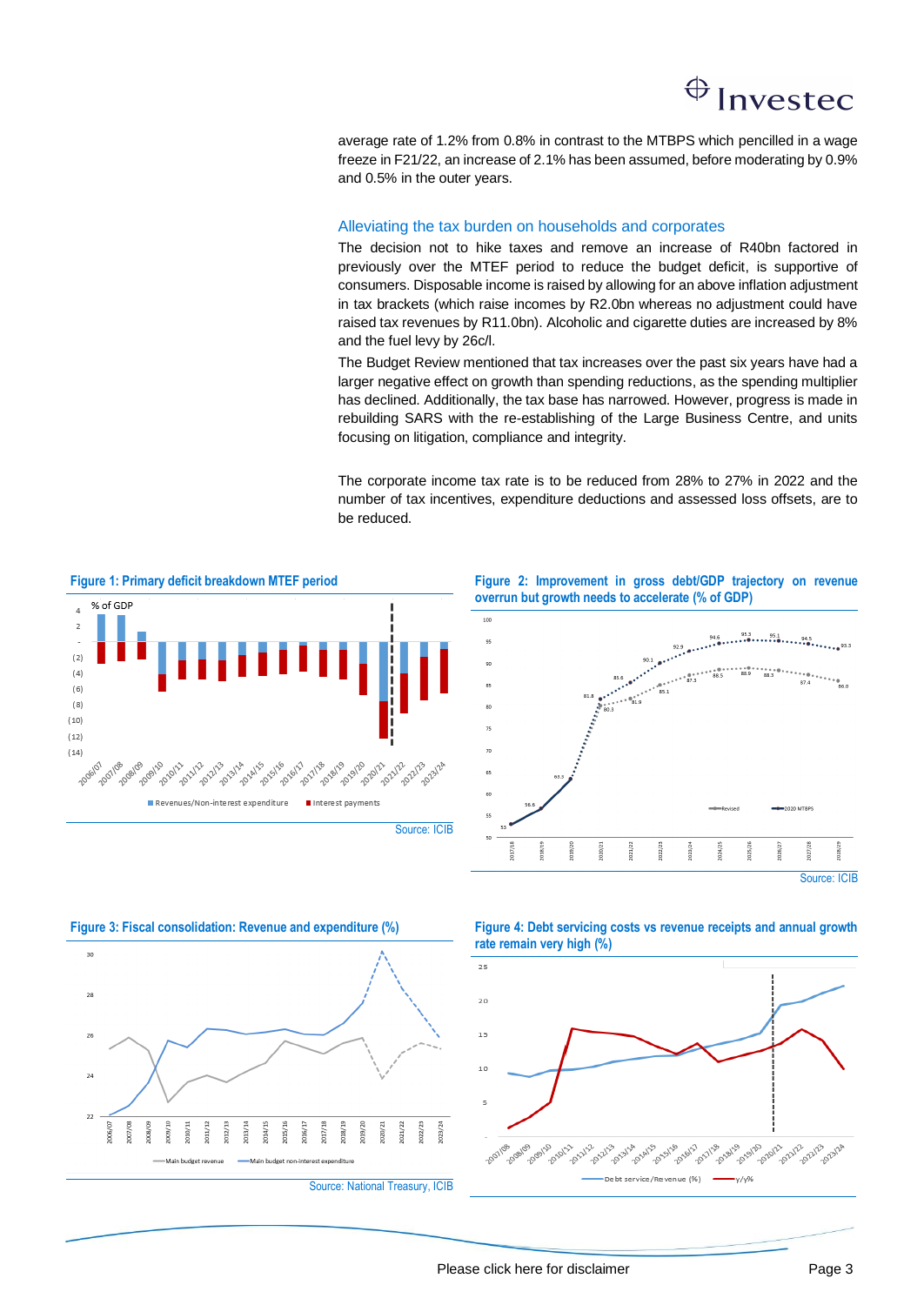Source: National Treasury, ICIB

## Sensible (productive) allocation of expenditure

A key concern remains the competency of government and wasteful spending. In this regard, the Budget Review reported that government is reviewing spending across sectors to improve its efficiency. Government has conducted a series of spending reviews in April 2020, of which 30 has been conducted. There are opportunities for restructuring, including merging or closing entities to reduce duplication of functions. There are also massive inefficiencies in some infrastructure programmes. During F21/22, zero-based budgeting principles will be piloted by the Department of Public Enterprises and the National Treasury.



#### **Figure 5: Current vs capital financing requirement as % of GDP**

### SOEs support remains unresolved with elevated risks

The financial position of SOEs remains a major risk to the fiscus. Contingent liabilities have been contained with exposure to Eskom down to R316.8bn from R326.9bn and SAA to R6.2bn from R17.9bn. The Budget Review stated that "Public entities and SOEs cannot apply for guarantees they cannot afford to repay". However, in view of the Land Bank's strategic importance, a capital injection of R7.0bn will be provided as expected of which R5.0bn will be disbursed in F21/22. No additional transfers to SAA and Eskom have been provided over and above allocations included in the baseline forecast.

A detailed plan for dealing with SOEs is awaited.

## Implementation of structural reforms need to be accelerated

Operation Vulindlela is focused on a faster rollout of structural reforms announced in the ERRP. These include speeding objectives set out in the SONA and include the release of digital spectrum, expanding the electronic visa system and waivers to support tourism, improving the efficiency and competitiveness of South Africa's ports, strengthening the monitoring of water quality and energy.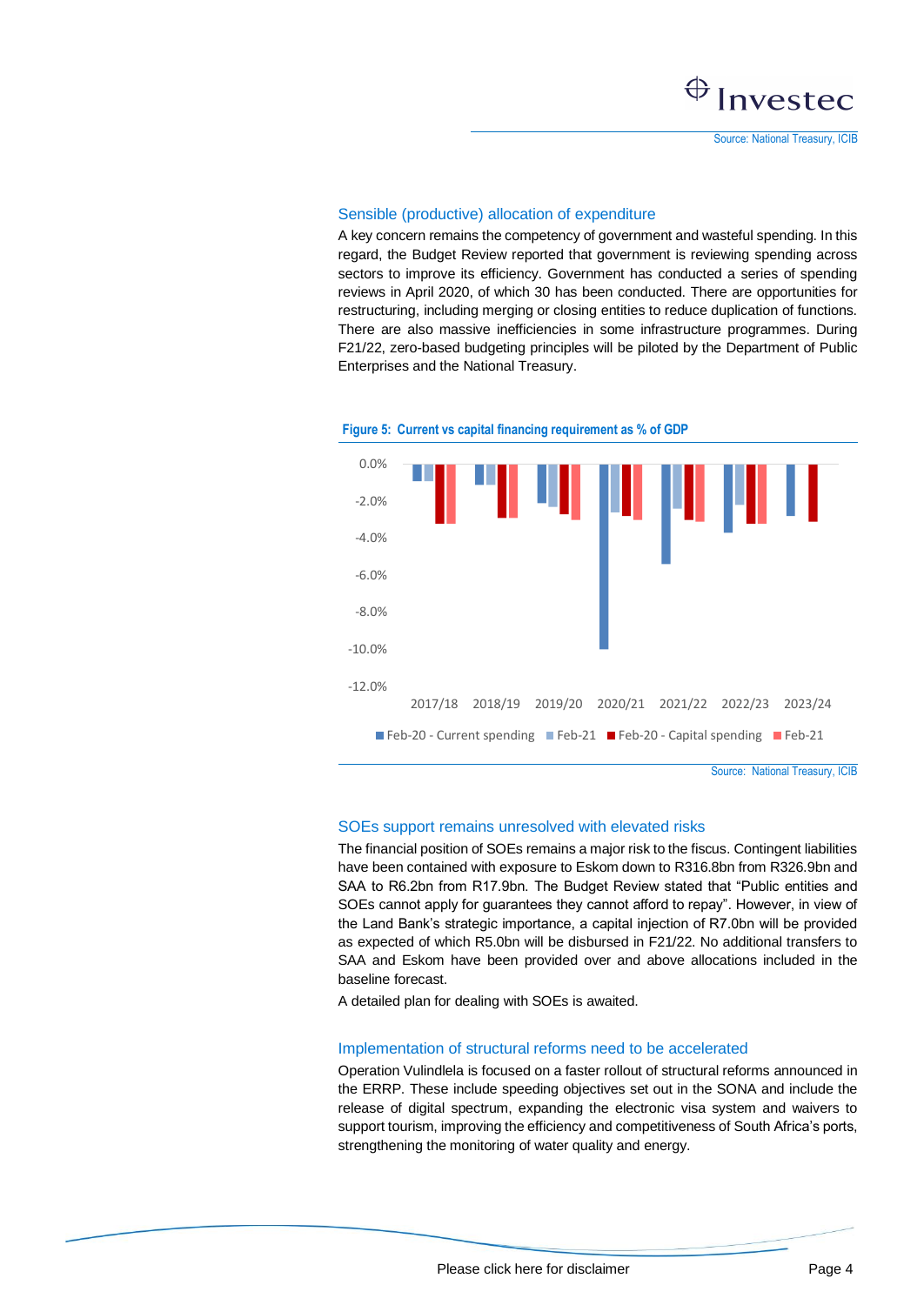# Investec

## Revenue overrun directed to lowering bond supply and stabilising the debt trajectory

- The main budget deficit in FY21/21 has been reduced from R537.4bn (-10.1% of GDP) to R482.6b (9% of GDP). The funding strategy will consist of a large draw down of cash balances of R112.6bn (bolstered by the R99.6bn revenue overrun), a smaller net increase in T-bills of +R9bn; domestic net bond issuance of R380bn and foreign loans of \$3bn. The funding strategy also takes into consideration risks to the banking sector where ownership of government bonds has increased from 16% to 22%.
- The mix of instruments in the domestic bond funding programme will be diversified to include a rand Suck bond and FRNs in addition to retail bonds, SAGBs and ILBs. We are of the view that the size of the weekly ILB and SAGB auctions could be reduced by at least R2.0bn - the ILBs from R2.0bn to R1.4bn and SAGBs from R6.6bn to R5.2bn. Our assumption for SAGBs factor in a take up of non-competitive bond auctions of ~R50bn. This is considerably lower than an estimated outcome of R135bn in FY20/21, which raise upside risk to the forecast if the SAGB yield curve remains very steep.
- The switch bond auction programme will continue but the funding strategy has not revealed amounts by which the R212 or R2023 could be lowered.

|                                        | 2020/21      |                | 2021/22      |          | 2022/23                  | 2023/24  |
|----------------------------------------|--------------|----------------|--------------|----------|--------------------------|----------|
| <b>R</b> million                       | <b>MTBPS</b> | <b>Revised</b> | <b>MTBPS</b> | Feb-21   |                          |          |
| Main budget balance                    | $-707.8$     | $-603.4$       | $-537.4$     | $-482.6$ | $-417.2$                 | $-389.0$ |
| <b>Redemptions</b>                     | $-66.9$      | $-66.9$        | $-65.5$      | $-65.3$  | $-144.8$                 | $-152.7$ |
| Domestic long-term loans               | $-52.5$      | $-52.5$        | $-60.9$      | $-60.8$  | $-129.4$                 | $-112.4$ |
| Foreign loans                          | $-14.4$      | $-14.4$        | $-4.6$       | $-4.5$   | $-15.4$                  | $-40.2$  |
| Total                                  | $-774.7$     | $-670.3$       | $-602.9$     | $-547.9$ | $-562.0$                 | $-541.7$ |
| <b>Financing</b>                       |              |                |              |          |                          |          |
| Domestic short-term loans              | 143.0        | 97.2           | 67.0         | 9.0      | 52.0                     | 56.0     |
| Treasury bills (net)                   | 143.0        | 124.5          |              | 9.0      | 52.0                     | 56.0     |
| <b>Corporation for Public Deposits</b> |              | $-27.4$        |              |          | $\overline{\phantom{0}}$ |          |
| Domestic long-term loans               | 462.5        | 518.5          | 472.2        | 380.0    | 440.8                    | 396.9    |
| Market loans                           | 514.8        | 518.5          |              | 380.0    | 440.8                    | 396.9    |
| Loans issued for switches              |              | $-0.0$         |              |          |                          |          |
| Foreign loans                          | 121.4        | 107.1          | 49.4         | 46.3     | 46.3                     | 62.6     |
| Market loans                           | 121.4        | 107.1          |              | 46.3     | 46.3                     | 62.6     |
| Loans issued for switches              |              |                |              |          |                          |          |
| Change in cash and other balances2     | 47.8         | $-52.4$        | 14.3         | 112.6    | 22.8                     | 26.2     |
| Cash balances                          | 40.5         | $-59.0$        |              | 107.9    | 17.5                     | 19.2     |
| Other balances3                        | 7.4          | 6.5            |              | 4.7      | 5.3                      | 6.9      |
| Total                                  | 774.7        | 670.3          | 602.9        | 547.9    | 562.0                    | 541.7    |

## **Figure 6: Gross borrowing requirement and financing**

1. A longer time series is presented in Table 1 of the statistical annexure at the back of the Budget Review

2. A positive value indicates that cash is used to finance part of the borrowing requirement

3. Differences between funds requested and actual cash flows of national departments

Source: National Treasury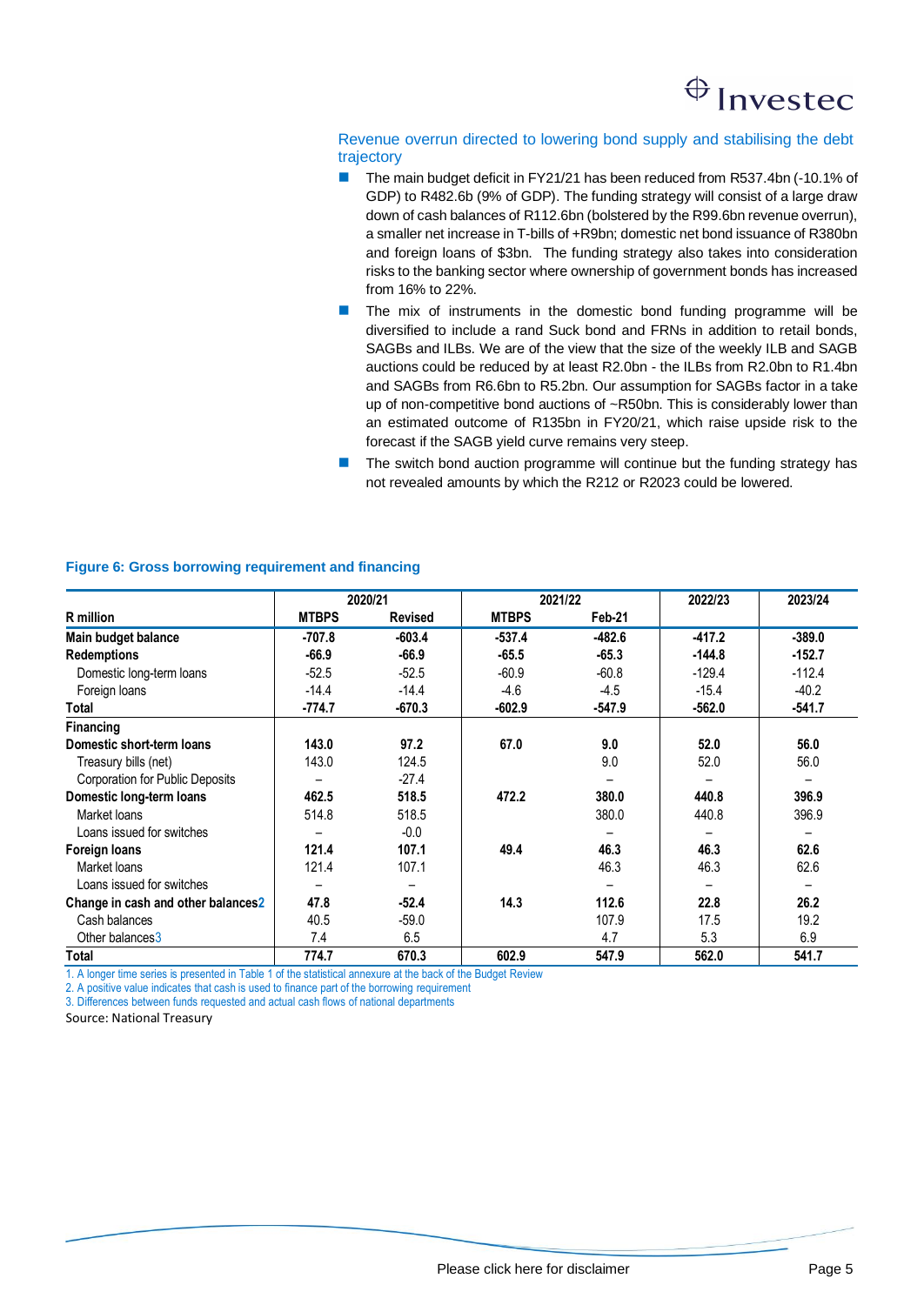# $\bigoplus$  Investec





[Please click here for disclaimer](http://researchpdf.investec.co.uk/documents/Economist/Disclaimer2018.pdf) example and page 6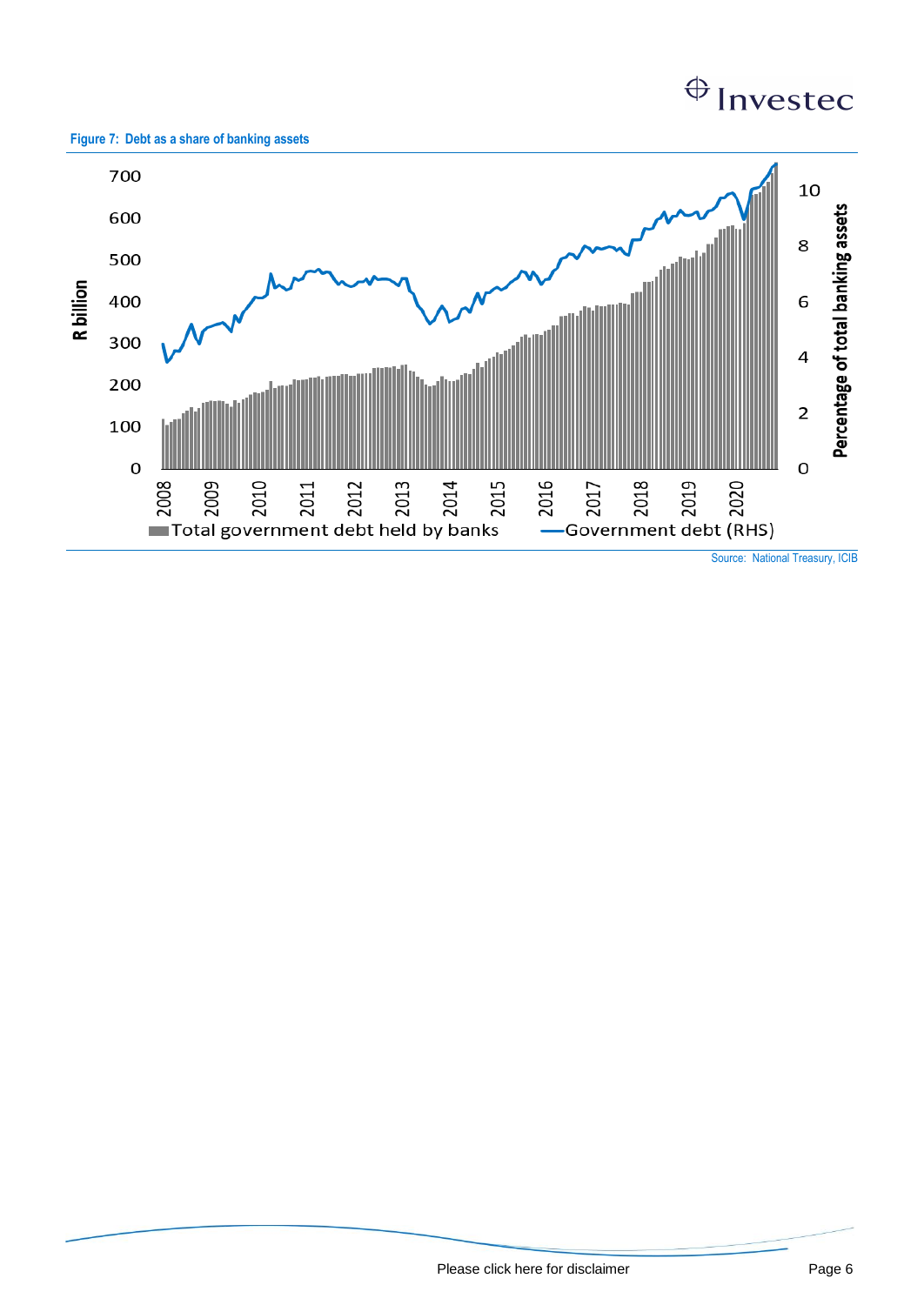

# Contact details

|                                     | Institutional Sales and Structuring, Invested Specialist Bank |                                            |                                |                     |                                |
|-------------------------------------|---------------------------------------------------------------|--------------------------------------------|--------------------------------|---------------------|--------------------------------|
|                                     | InstitutionalSales&Structuring@investec.co.za                 |                                            |                                |                     |                                |
|                                     |                                                               |                                            |                                |                     |                                |
| <b>Distribution and Syndication</b> |                                                               | <b>Institutional Sales and Structuring</b> |                                | <b>Money Market</b> |                                |
| Leanne Large                        | +27 21 416 3303                                               |                                            | Laurence Adams +27 21 416 3351 | Jeanine Polley      | +27 11 286 4824                |
|                                     | Keshiv Nayagar +27 11 286 8715                                |                                            | Freda Hamersma +27 21 809 0717 | Lettie Matthews     | +27 11 286 4825                |
| <b>Long Term and Structuring</b>    |                                                               |                                            |                                | Ruanita de Kock     | +27 11 286 9815                |
| Firdaus Aziz                        | +27 11 263 5144                                               |                                            |                                |                     |                                |
|                                     |                                                               |                                            |                                |                     |                                |
| <b>Insto Sales</b>                  |                                                               |                                            |                                |                     |                                |
| insto.sales@investec.co.za          |                                                               |                                            |                                |                     |                                |
|                                     |                                                               | <b>Interest Rate Derivatives</b>           |                                |                     |                                |
|                                     | <b>Fixed Income Economist / Strategist</b>                    |                                            |                                | <b>FX Trading</b>   |                                |
| Tertia Jacobs                       | +27 11 286 8659                                               | Denvin Naidoo                              | +27 11 286 4671                |                     | Thulane Kunene +27 11 286 4810 |
|                                     |                                                               |                                            |                                |                     |                                |
| <b>Bond Trading</b>                 |                                                               |                                            |                                |                     |                                |

[Steven Arnold](mailto:steven.arnold@investec.co.za) +27 11 286 4720

#### Third party research disclosures

This report has been produced by a non-member affiliate of Investec Securities (US) LLC and is being distributed as third-party research by Investec Securities (US) LLC in the United States. In the United States, this report is not intended for use by or distribution to entities that do not meet the definition of a Major US Institutional Investor, as defined under SEC Rule 15a-6, or an Institutional Investor, as defined under FINRA rule 4512 (c), or for use by or distribution to any individuals who are citizens or residents of the United States. Investec Securities (US) LLC accepts responsibility for the issuance of this report when distributed in the United States to entities who meet the definition of a US Major Institutional Investor or an Institutional Investor.

#### SEC Regulation Best Interest

If you are a United States "retail investor," as defined by the Securities and Exchange Commission ("SEC") Regulation Best Interest, please click here to download SEC Form CRS for important information before you invest.

#### Managing conflicts

Investec Securities (Investec) has investment banking relationships with a number of companies covered by our Research department. In addition, we may seek an investment banking relationship with companies referred to in this research. As a result, investors should be aware that the firm may have a conflict of interest which could be considered to have the potential to affect the objectivity of this report. Investors should consider this report as only a single factor in making their investment decision.

#### **Investec Securities:**

division of Investec Bank plc. Investec Bank plc is authorised by the Prudential Regulation Authority and regulated by the Financial Conduct Authority and the Prudential Regulation Authority and is a member of the London Stock **Exchange** Registered in England No. 489604 **Registered Office Address: 30 Gresham Street London EC2V 7QP** In South Africa refers to: Investec Bank Limited an authorised financial services provider and a member of the JSE Limited. Registered in South Africa No. 1969/004763/06 Investec Markets (Pty) Limited a member of JSE Limited. Registered in South Africa No. 2018/243092/07 **Registered Office Address:**

In the United Kingdom refers to Investec Securities a

**100 Grayston Drive Sandown, Sandton**

#### **2196, South Africa**

In Australia refers to Investec Securities a division of Investec Australia Limited.

Investec Australia Limited is authorised and regulated by the Australian Securities & Investments Commission (Licence Number 342737, ABN 77 140

381 184) **Registered Office Address: Level 23, Chifley Tower**

**2 Chifley Square Sydney, NSW 2000**

In Hong Kong refers to Investec Capital Asia Limited a Securities and Futures Commission licensed corporation (Central Entity Number AFT069).

#### **Registered Office Address: Suites 3901-08, 39/F, Jardine House**

**1 Connaught Place, Central, Hong Kong**

In India refers to Investec Capital Services (India) Private Limited which is registered with the Securities and Exchange Board of India, the Capital Market regulator in India as a research analyst, Registration number INH000000263.

#### **Registered Office Address:**

**Investec Capital Services ( India ) Private Limited Parinee Crescenzo, C 38 & 39, "G" Block, 11th flr , B Wing , Unit No 1103 & 1104**

**Bandra Kurla Complex, Mumbai - 400 051, India** In Singapore refers to Investec Singapore Pte. Ltd. an exempt financial adviser which is regulated by the Monetary Authority of Singapore as a capital markets services licence holder.

Registration No. 201634931E

**Registered Office Address: 80 Raffles Place**

**#36-09, UOB Plaza**

#### **Singapore 048624**

In the United States refers to Investec Securities (US) LLC.

**Registered Office Address: 10 East 53rd Street, 22nd Floor New York, NY 10022**

Further details of Investec office locations, including postal addresses and telephone/fax contact details: https://www.investec.com/en\_gb/welcome-toinvestec/contact-us.html